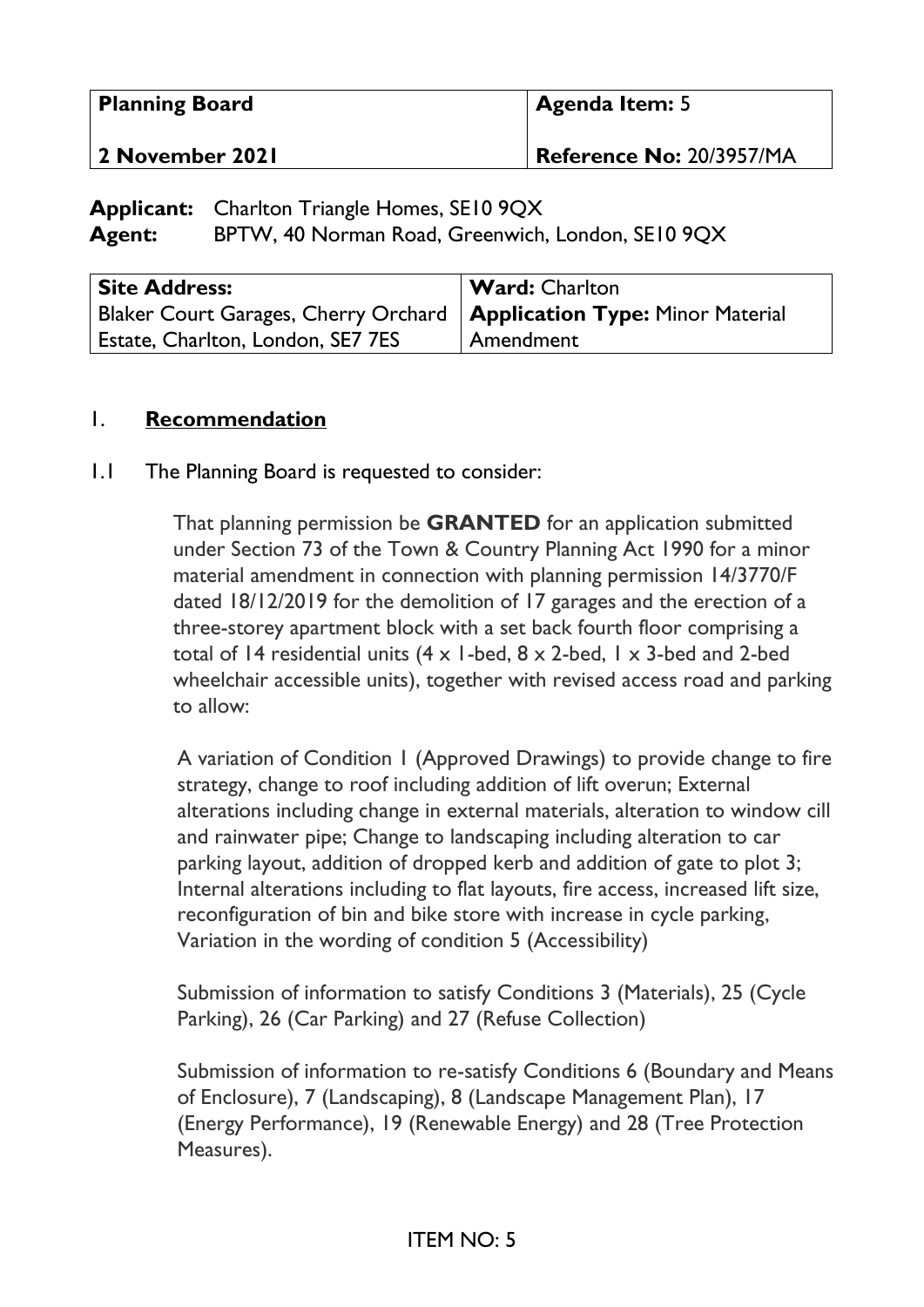- 1.2 Consent subject to:
	- (i) the prior completion of a Deed of Variation to the Planning Legal Agreement dated  $18<sup>th</sup>$  December 2021, including the earlier deed of variation dated 13<sup>th</sup> November 2020 containing the planning obligations as summarised in the heads of terms set out in this report (Section 20), its addendums; and
	- (ii) the Conditions (Appendix 2) to be detailed in the notice of determination.
- 1.3 To authorise the Assistant Director of Planning & Building Control to:
	- (i) make any minor changes to the detailed wording of the recommended conditions as set out in this report (Appendix 2) and its addendums, where the Assistant Director of Planning & Building Control considers it appropriate, before issuing the decision notice;
	- (ii) finalise the detailed terms of the planning obligations pursuant to Section 106 of the Town and Country Planning Act 1990 (as amended) and or, as set out in this report (Section 18) and its addendums; and
	- (iii) consider, in the event that the Planning Legal Agreement is not completed within three (3) months of the date of this Planning Board resolution, whether consent should be refused on the grounds that the agreement has not been completed within the appropriate timescale, and that the proposals are unacceptable in the absence of the recommended planning obligations; and if the Assistant Director (Planning & Building Control) considers it appropriate, to determine the application with reasons for refusal which will include the following:

In the absence of a legal agreement to secure financial and non-financial contributions including for sustainability, the development is contrary to Policy SI 2 of the London Plan (2021) and H5 of the Royal Greenwich Local Plan: Core Strategy with Detailed Policies (Adopted July 2014) and the Planning obligations (s106) Guidance SPD (adopted July 2015);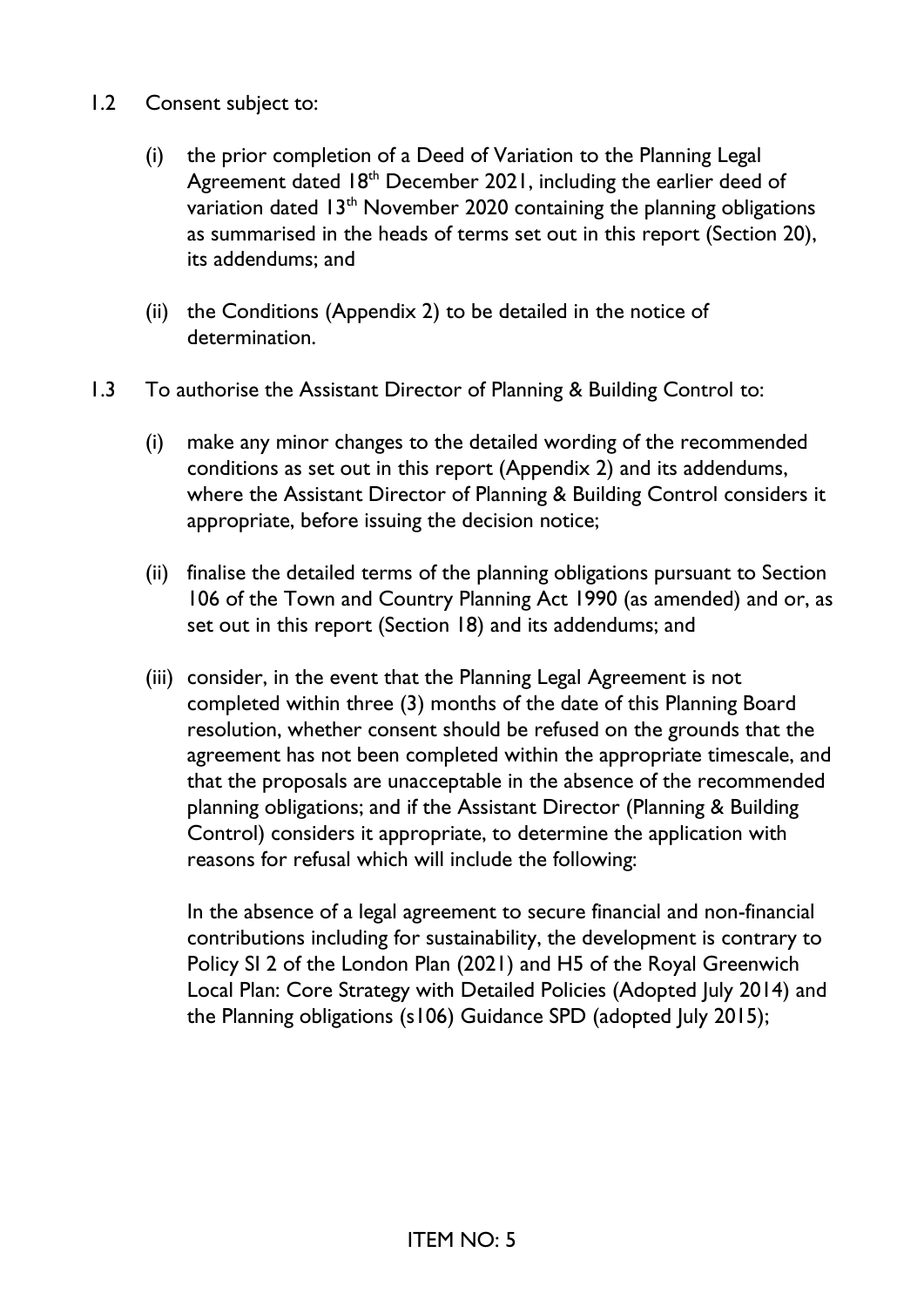# 2. **Summary**

2.1 Detailed below is a summary of the application:

| <b>The Site -</b>              |                    |
|--------------------------------|--------------------|
| Site Area $(m2)$               | 2.157 <sup>2</sup> |
| <b>Local Plan Allocation</b>   | <b>None</b>        |
| <b>Tree Preservation Order</b> | Yes                |
| <b>Flood Risk Zone</b>         | N/A                |

| <b>Consented Building</b>       |                 |
|---------------------------------|-----------------|
| <b>Building height (metres)</b> | 12.9            |
| No. of storeys                  | Part 4/5 storey |

| <b>Proposed Building</b>                   |                 |
|--------------------------------------------|-----------------|
| Building height to top of parapet (metres) | 13.4            |
| No. of storeys                             | Part 4/5 storey |

| <b>Housing</b>           |                                   |         |
|--------------------------|-----------------------------------|---------|
| <b>Dwelling Mix</b>      | 1-bed (no. $/$ %)                 | 4/28.5% |
| (No Change               | 2-bed (no. $/$ %)                 | 9/64.2% |
| Proposed)                | 3-bed (no. $/$ %)                 | 1/7.1%  |
| Affordable Housing /     | Overall Affordable Housing within | 5/36%   |
| <b>Tenure Split</b>      | s106 (no. $/$ %)                  |         |
| (No change               | Affordable Rented Units funded    | 9/64%   |
| proposed)                | outside of $S106$ (no. / %)       |         |
| <b>Housing Standards</b> | Complies with Technical housing   |         |
|                          | standards - nationally described  | Yes     |
|                          | space standard and London Plan    |         |
|                          | standards?                        |         |

| Transportation          |                             |    |
|-------------------------|-----------------------------|----|
| <b>Car Parking</b>      | No. Off- Street Car Parking | 10 |
| (No change proposed)    | <b>Spaces</b>               |    |
| <b>Cycle Parking</b>    | No. Existing Cycle Parking  | 18 |
|                         | No. Proposed Cycle Parking  | 24 |
| <b>Public Transport</b> | <b>PTAL Rating</b>          |    |

| <b>Energy</b>              |                                      |
|----------------------------|--------------------------------------|
| Reduction of CO2 Emissions | 43%, equivalent to 7.8 tonnes of CO2 |
|                            | per year                             |
| <b>Public Consultation</b> |                                      |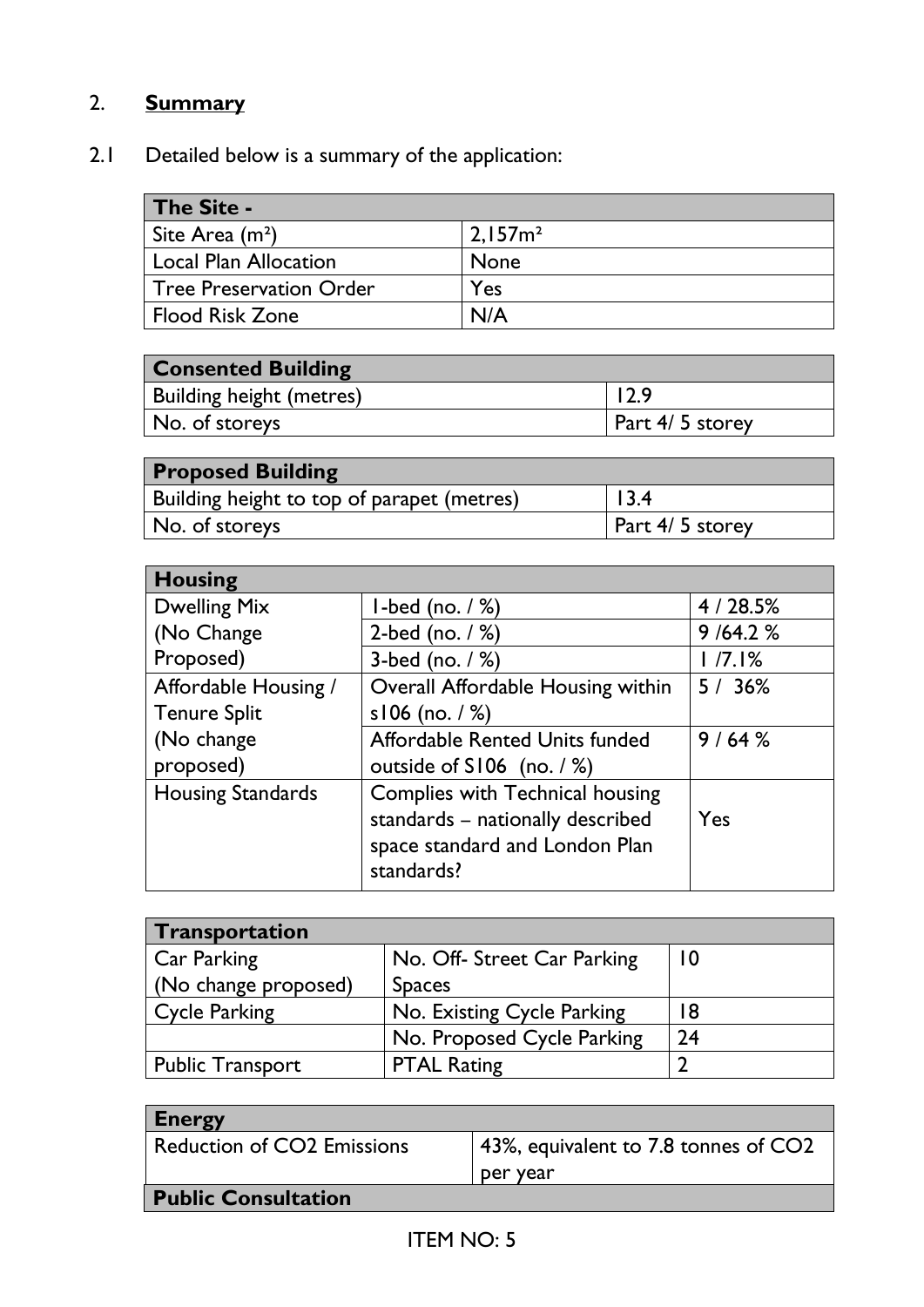| Number in Support                                                 |  |  |
|-------------------------------------------------------------------|--|--|
| Number of objections                                              |  |  |
| Main issues raised are addressed within section 6 of this report. |  |  |

- 2.3 The report is in front of members as the original application is a Major Scale development and the current application requires a supplementary s106 legal agreement.
- 2.4 The report details all relevant national, regional and local policy implications of the scheme, including supplementary planning guidance.
- 2.5 The application is considered acceptable and is recommended for approval, subject to satisfactory completion of a Legal Agreement and conditions set out in the report.

#### **Site Plan**



### 3. **Site and Surroundings (in detail)**

- 3.1 The development site comprises 17 garages that is situated to the south of Blaker Court and to the east of Rectory Field Crescent.
- 3.2 The surrounding site is predominately residential with a school and sports club in the surroundings.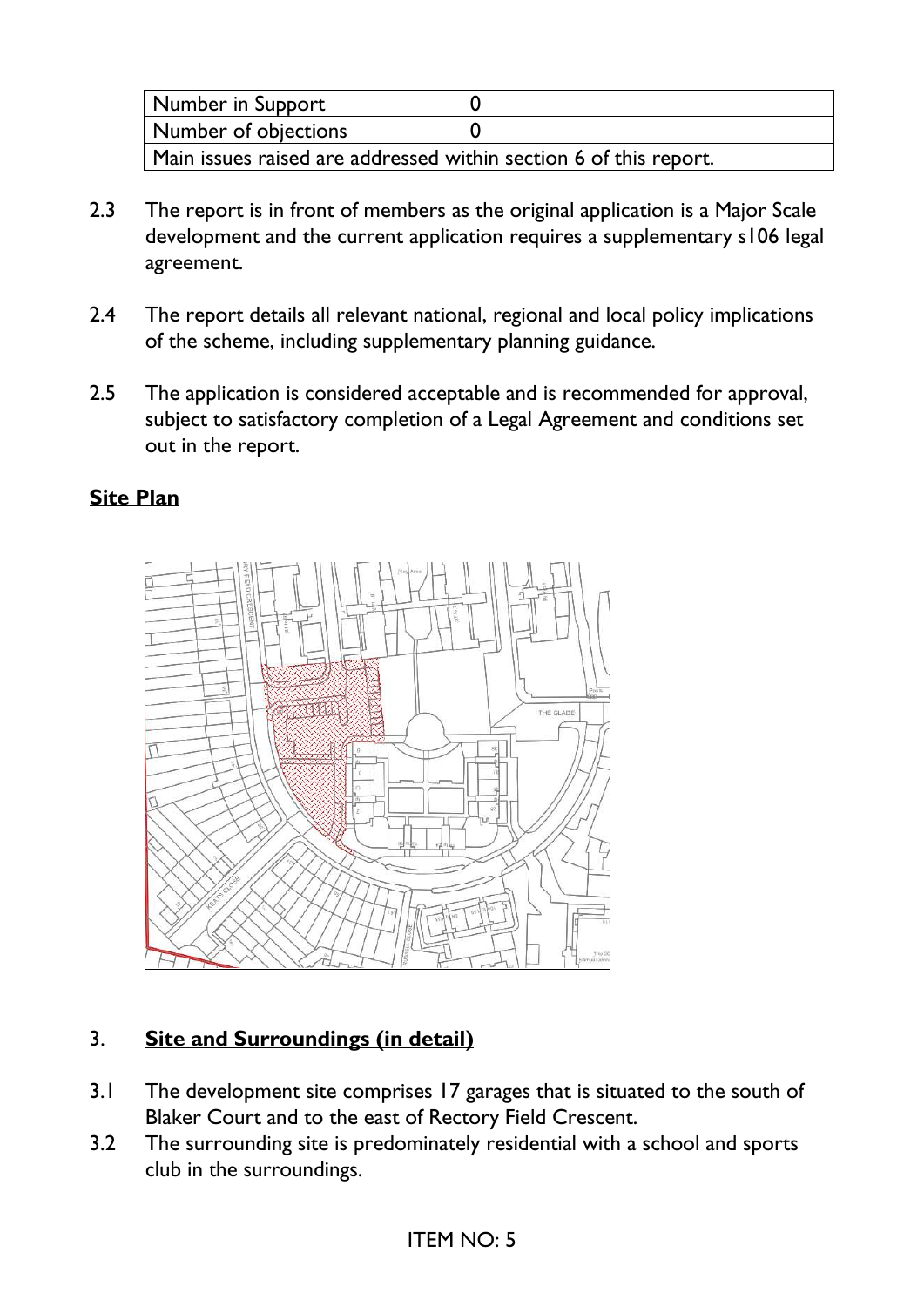### 4. **Relevant Planning History**

- 4.1 Planning permission was granted on the 18th December 2019 for Demolition of 17 garages and the erection of a three-storey apartment block with a set back fourth floor comprising a total of 14 residential units  $(4 \times 1$ -bed,  $8 \times 2$ bed, 1 x 3-bed and 2-bed wheelchair accessible units), together with revised access road and parking. (App ref 14/3770/F)
- 4.2 A request under section 106A(1)(a) of the Town and Country Planning Act 1990, to modify a S106 Agreement dated 18th December 2019, in order to modify the agreed tenure and unit mix of the affordable housing to be provided as part of the development was granted and signed on the  $13<sup>th</sup>$ November 2020 (App ref 20/0752/I106)

### 5. **Proposals (in detail)**

5.1 The current application seeks full planning permission for the following: An application submitted under Section 73 of the Town & Country Planning Act 1990 for a minor material amendment in connection with planning permission 14/3770/F dated 18/12/2019 for the demolition of 17 garages and the erection of a three-storey apartment block with a set back fourth floor comprising a total of 14 residential units  $(4 \times 1$ -bed,  $8 \times 2$ -bed,  $1 \times 3$ -bed and 2-bed wheelchair accessible units), together with revised access road and parking to allow:

> A variation of Condition 1 (Approved Drawings) to provide change to fire strategy, change to roof including addition of lift overun; External alterations including change in external materials, alteration to window cill and rainwater pipe; Change to landscaping including alteration to car parking layout, addition of dropped kerb and addition of gate to plot 3; Internal alterations including to flat layouts, fire access, increased lift size, reconfiguration of bin and bike store with increase in cycle parking, Variation in the wording of condition 5 (Accessibility).

> Submission of information to satisfy Conditions 3 (Materials), 25 (Cycle Parking), 26 (Car Parking) and 27 (Refuse Collection). Submission of information to re-satisfy Conditions 6 (Boundary and Means of Enclosure), 7 (Landscaping), 8 (Landscape Management Plan), 17 (Energy Performance), 19 (Renewable Energy) and 28 (Tree Protection Measures).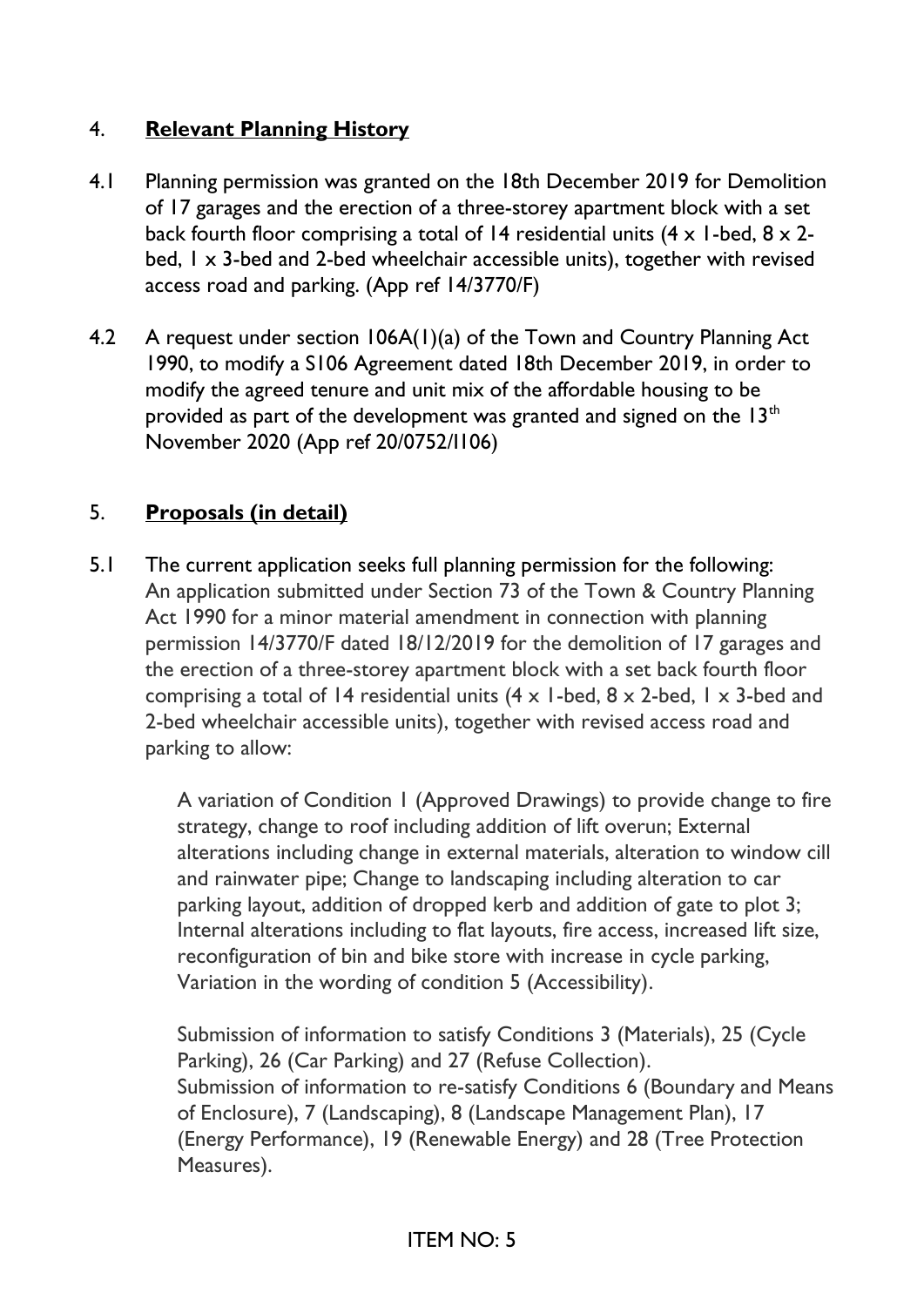- 5.2 The car parking layout would be amended by the parking spaces moving 90cm to the south to allow a wider path for residents access and the location of the disabled parking bay being moved to the end of the parking bay. In addition, fire strategy details have been provided to enable easier access for fire service vehicles.
- 5.3 The refuse collection strategy would be amended by the cycle store area and refuse store area switching positions internally. A gate is proposed to be added to the boundary treatment for block 3 to enable residents easier access to the bin store. Whilst the cycle storage area has been reconfigured and increased by 6 cycle spaces.
- 5.3 Internally the lifts have increased in size. The flat layout and room areas are proposed to be amended for accessibility compliance and for furniture fit out.
- 5.4 In terms of the building due to the proposed installation of fixed balustrade for maintenance, the increased height of the parapet would see the overall building height increase by 50cm. The lift overrun is proposed to be added to the approved drawings. The window cills would also be lowered by 75mm. The windows, doors and balcony's would change from black coated aluminium to anthracite grey aluminium. Windows have also been added to the elevations, so as to correlate with the consented floor plans. Image samples have also been provided for consideration.
- 5.5 Energy details have also been provided in order to re-consider the carbon offsetting contribution for the development as considered under conditions 17 and 19. Also accessibility details have been provided to ensure compliance with M4(2) and M4(3).

### 6. **Consultation**

6.1 The application since being submitted in December 2020 has been subject of one public consultation, comprising of a press notice, site notice and one hundred and sixty four (164) individual letters, sent to individual occupiers in the vicinity of the application site. This also included consultation with statutory bodies and local amenity groups.

### 6.2 **Statutory Consultees**

A summary of the consultation responses received under the two consultation periods along with the officer comments are set out in table below: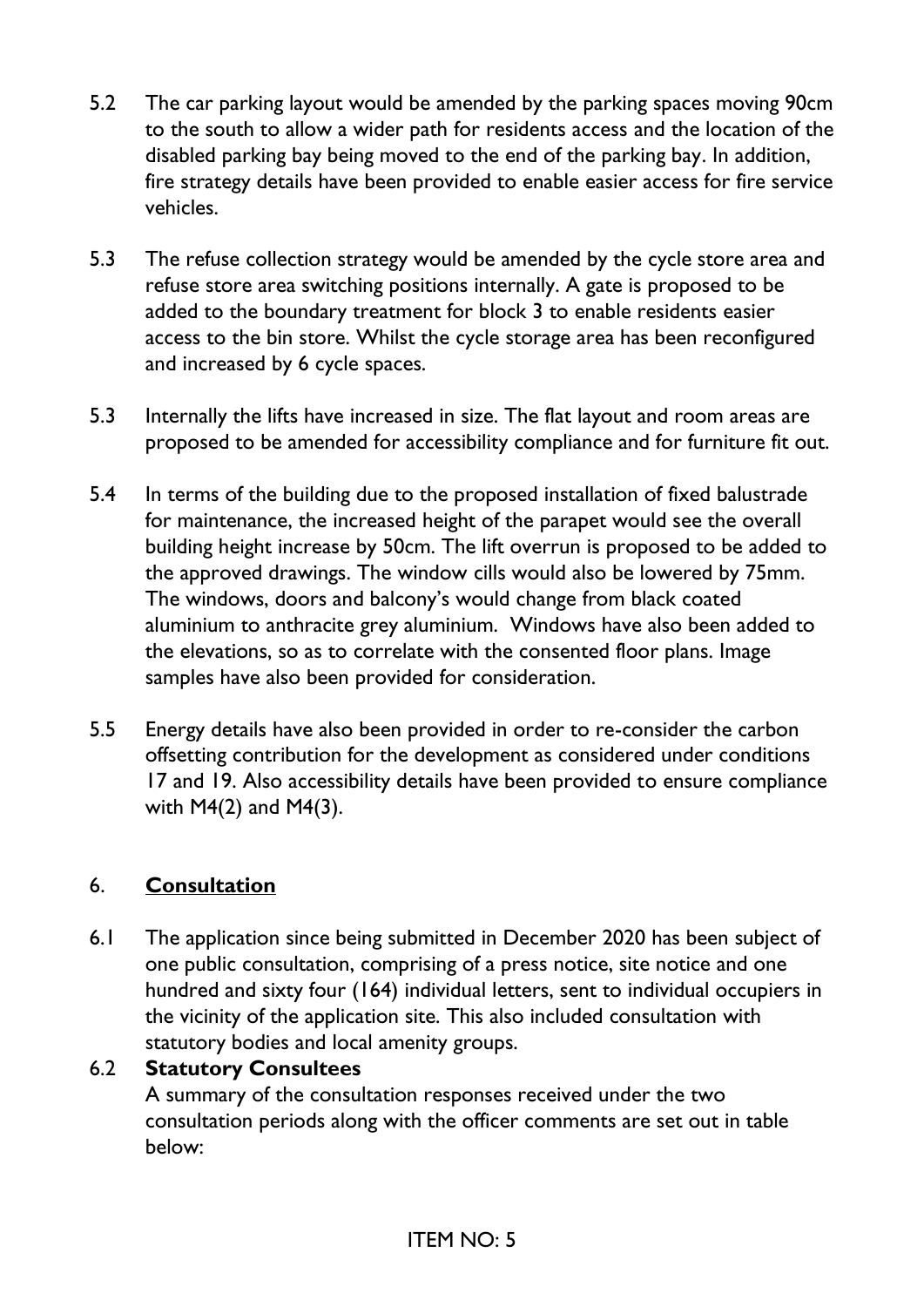| <b>Details of</b><br>Representation<br>and date<br>received | <b>Summary of Comments</b>                                                                                                                                                                                                                  | <b>Officers</b><br>comments                                             |
|-------------------------------------------------------------|---------------------------------------------------------------------------------------------------------------------------------------------------------------------------------------------------------------------------------------------|-------------------------------------------------------------------------|
| <b>LFEPA</b>                                                | An undertaking should be given<br>that, access for fire appliances as<br>required by Part B5 of the<br>current Building Regulations<br>Approved Document and<br>adequate water supplies for fire<br>fighting purposes, will be<br>provided. | Noted and subject to<br>application to be<br>included as<br>informative |
| <b>TFL</b>                                                  | Having assessed the proposals, I<br>can confirm that TfL Spatial<br>Planning has no comments                                                                                                                                                | <b>Noted</b>                                                            |

# 6.3 **Council Departments**

 A summary of the consultation responses received along with the officer comments are set out in table below:

| <b>Details of</b><br><b>Representation</b><br>and date<br>received | <b>Summary of Comments</b>                                                                                                                    | <b>Officers</b><br>comments                                                                                                                                                                                                                 |
|--------------------------------------------------------------------|-----------------------------------------------------------------------------------------------------------------------------------------------|---------------------------------------------------------------------------------------------------------------------------------------------------------------------------------------------------------------------------------------------|
| <b>Waste Services</b>                                              | Satisfied with the proposals<br>from a waste and recycling<br>perspective but requested a<br>enclosed bulky waste storage<br>area be provided | The applicant<br>confirmed they<br>were unable to<br>provide a bulky<br>storage area,<br>however noted<br>they manage bulky<br>waste on the wider<br>estate and two<br>areas for residents<br>in the estate to<br>drop off larger<br>items. |
|                                                                    |                                                                                                                                               | Following this<br>response waste<br>services were<br>satisfied with the                                                                                                                                                                     |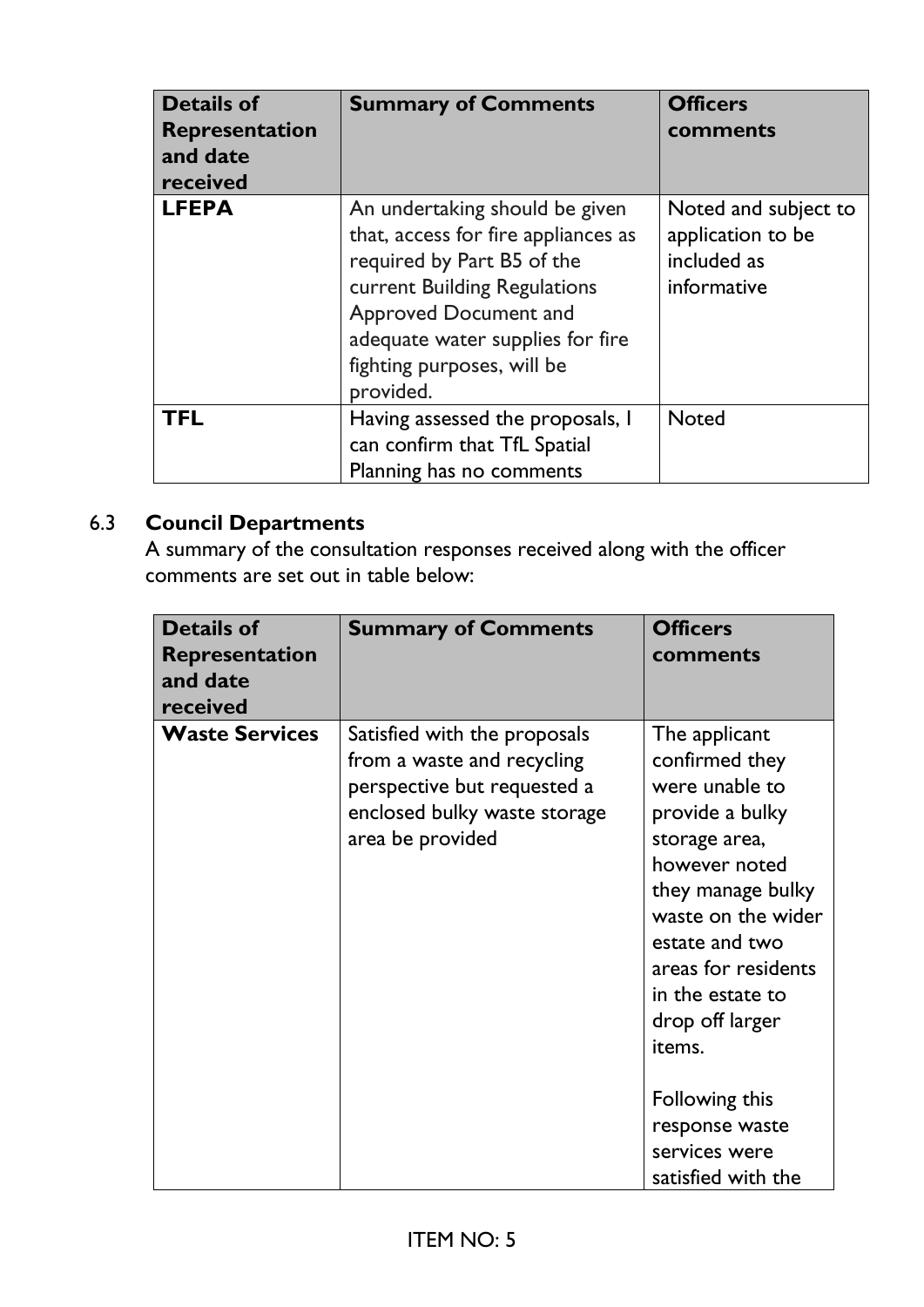|                                               |                                                                                                                                                                                                                                                                                                                                                                               | waste provision for<br>the development.                                                                                                                                                                                                                                                                 |
|-----------------------------------------------|-------------------------------------------------------------------------------------------------------------------------------------------------------------------------------------------------------------------------------------------------------------------------------------------------------------------------------------------------------------------------------|---------------------------------------------------------------------------------------------------------------------------------------------------------------------------------------------------------------------------------------------------------------------------------------------------------|
| Occupational<br><b>Therapist</b>              | Noted development only<br>requires dwellings to comply<br>with building regulations<br>requirement M4(2) and does<br>not require any of the units to<br>comply with $M4(3)$ . In addition,<br>a number of areas of non-<br>compliance of $M4(2)$ , $M4(3)$ ,<br>wheelchair car parking and<br>access to refuse/waste strategy<br>was noted and was required to<br>be revised. | Noted and to be<br>considered under<br>section 17 of this<br>report.                                                                                                                                                                                                                                    |
| <b>Sustainability &amp;</b><br><b>Renewal</b> | With regards to condition 18,<br>the predicted water<br>consumption meets the target<br>of 105 l/p/d and therefore<br>condition 18 can be discharged.<br>The applicant is required to<br>investigate renewable energy<br>technologies and hot water<br>strategy                                                                                                               | Noted, and<br>condition 18 is to<br>be re-imposed as<br>compliance<br>condition.<br>Noted and this was<br>investigated and<br>following this the<br>officer was satisfied<br>with the<br>investigation.<br>Following this a<br>carbon offset<br>contribution is to<br>be secured via legal<br>agreement |
| <b>Highways</b>                               | No highway objection has been<br>raised                                                                                                                                                                                                                                                                                                                                       | <b>Noted</b>                                                                                                                                                                                                                                                                                            |
| <b>Building Control</b>                       | No comments have been<br>received at the time of writing                                                                                                                                                                                                                                                                                                                      | <b>Noted</b>                                                                                                                                                                                                                                                                                            |
| <b>Tree Officer</b>                           | I have no objection provided<br>that all tree protection is in situ<br>before development<br>commences to protect the TPO<br>tree as per reports                                                                                                                                                                                                                              | Noted and to be<br>considered under<br>section 12 of this<br>report.                                                                                                                                                                                                                                    |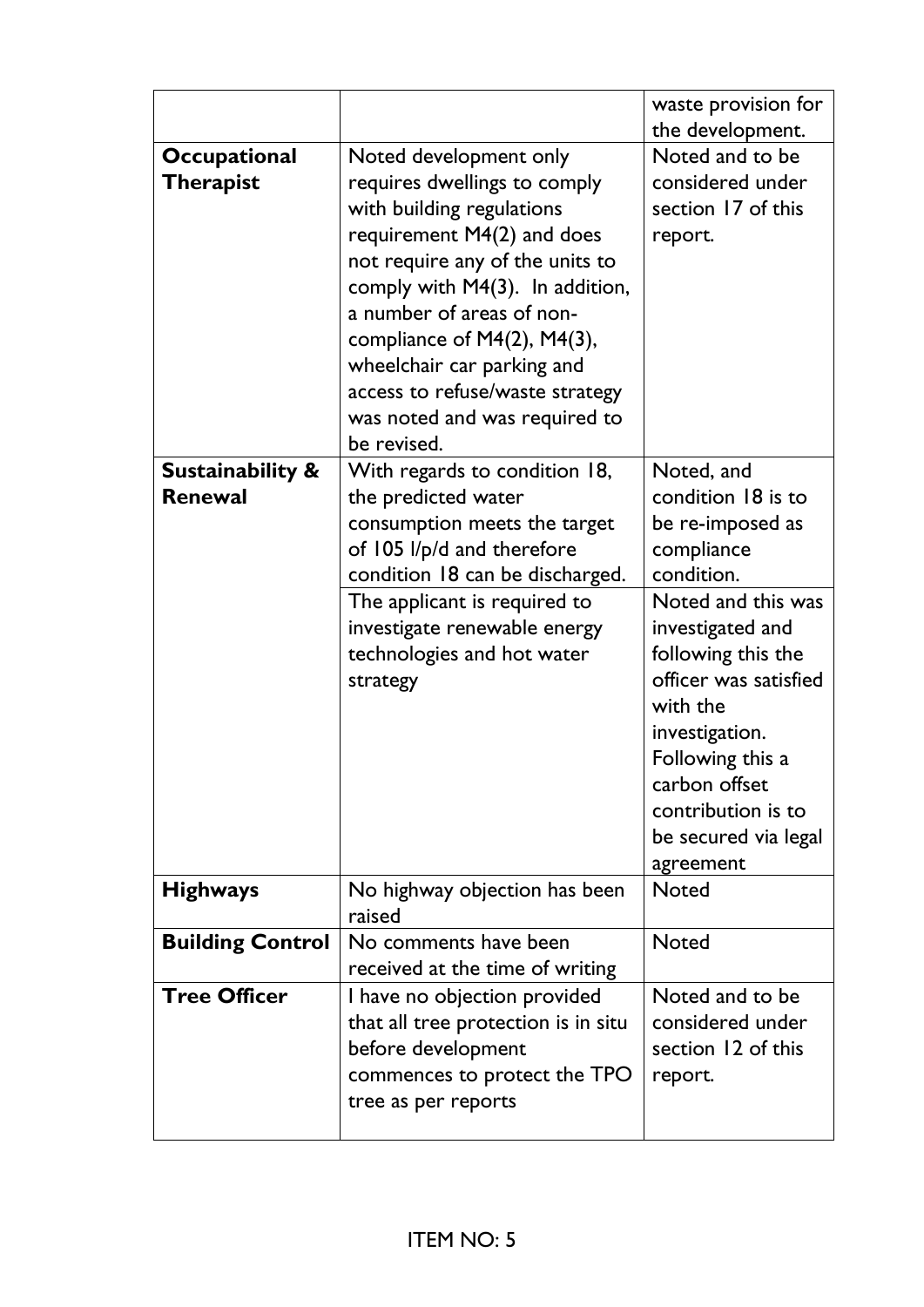### 6.4 **Amenity Groups**

A summary of the consultation responses received from local residents from the initial consultation, along with the officer comments are set out in table below:

| <b>Details of</b><br>Representation<br>and date<br>received | <b>Summary of</b><br><b>Comments</b>                        | <b>Officers comments</b> |
|-------------------------------------------------------------|-------------------------------------------------------------|--------------------------|
| <b>The Charlton</b><br><b>Society</b>                       | No comments have been<br>received at the time of<br>writing | Noted                    |
| <b>CCRA</b>                                                 | No comments have been<br>received at the time of<br>writing | <b>Noted</b>             |

#### 6.5 **Local Residents and Businesses**

6.5.1 0 responses were received from members of the public and local business from the initial consultation.

#### 7. **Planning Context**

- 7.1 This application needs to be considered in the context of a range of national, regional and local planning policies and Supplementary Planning Guidance / Documents.
	- **National Planning Policy Framework (NPPF – 2021)**
	- **Technical Housing Standards – Nationally Described Space Standard** (Department for Communities and Local Government – March 2015)
	- **The London Plan (2021)** Full details of relevant policies refer to appendix 3.
	- **The Royal Greenwich Local Plan: Core Strategy with Detailed Policies ("Core Strategy" – 2014) -** Full details of relevant policies refer to appendix 3.
	- Full details of relevant SPD / Documents refer to appendix 3.

#### 8. **Material Planning Considerations**

8.1 This section of the report provides an analysis of the specific aspects of the proposed development and the principal issues that need to be considered in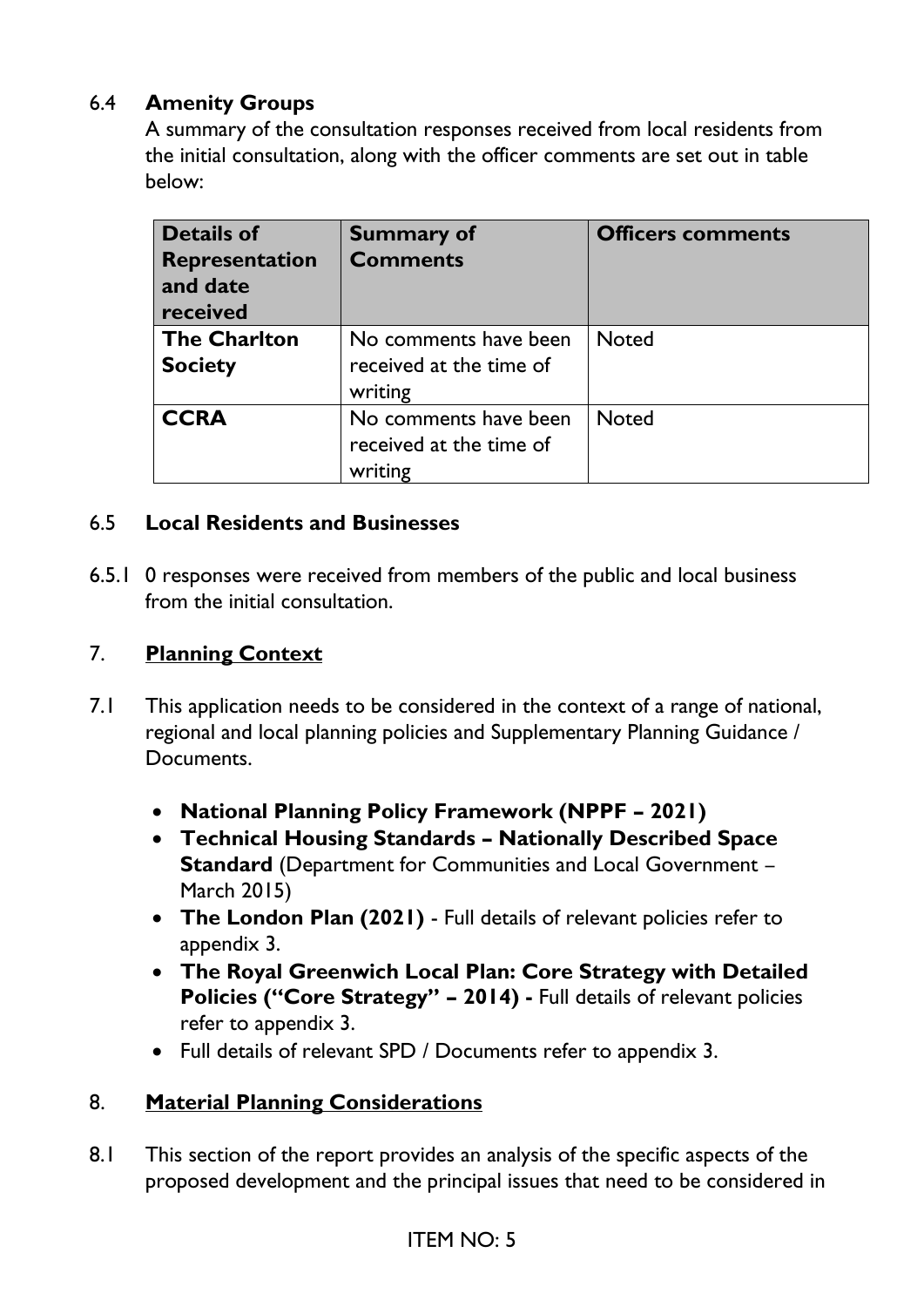the determination of the planning application (Ref: 20/3957/MA):

- Principal of development
- Design and Townscape
- Quality of Living Environment provided for future residents
- Arboriculture
- Residential Amenity
- Transport and Access
- Energy
- Waste and Refuse Collection
- Accessible Housing
- Community Infrastructure Levy (CIL)
- RBG CIL
- Legal Agreement

#### 9. **Principle of Development**

- 9.1 Whilst changes are proposed to the design of the site the principle of developing the site for housing remains the same as per the original consent (14/3770/F).
- 9.2 The principle of development is therefore not considered to be affected by the proposal.

#### 10. **Design and Townscape**

- 10.1 London Plan policy D4 F, 2 seeks to ensure the wording of conditions provide clarity regarding the wording of design. Supporting paragraph 3.4.10 of the London Plan notes that changes in design after the initial planning permission is granted is often allowable as minor amendments, however can have an effect on design quality and visual impact. Sufficient details needs to be provided in approved drawings and visual material to ensure clarity over the design approved.
- 10.2 The Adopted Core Strategy with Detailed Policies (2014) Policies DH1 and DH(a) require proposals to have a high quality of design and to be limited to a scale and design appropriate to the building and locality.
- 10.3 The proposed increase in height to the parapet and addition of railings on the roof is not considered to negatively impact on the appearance of the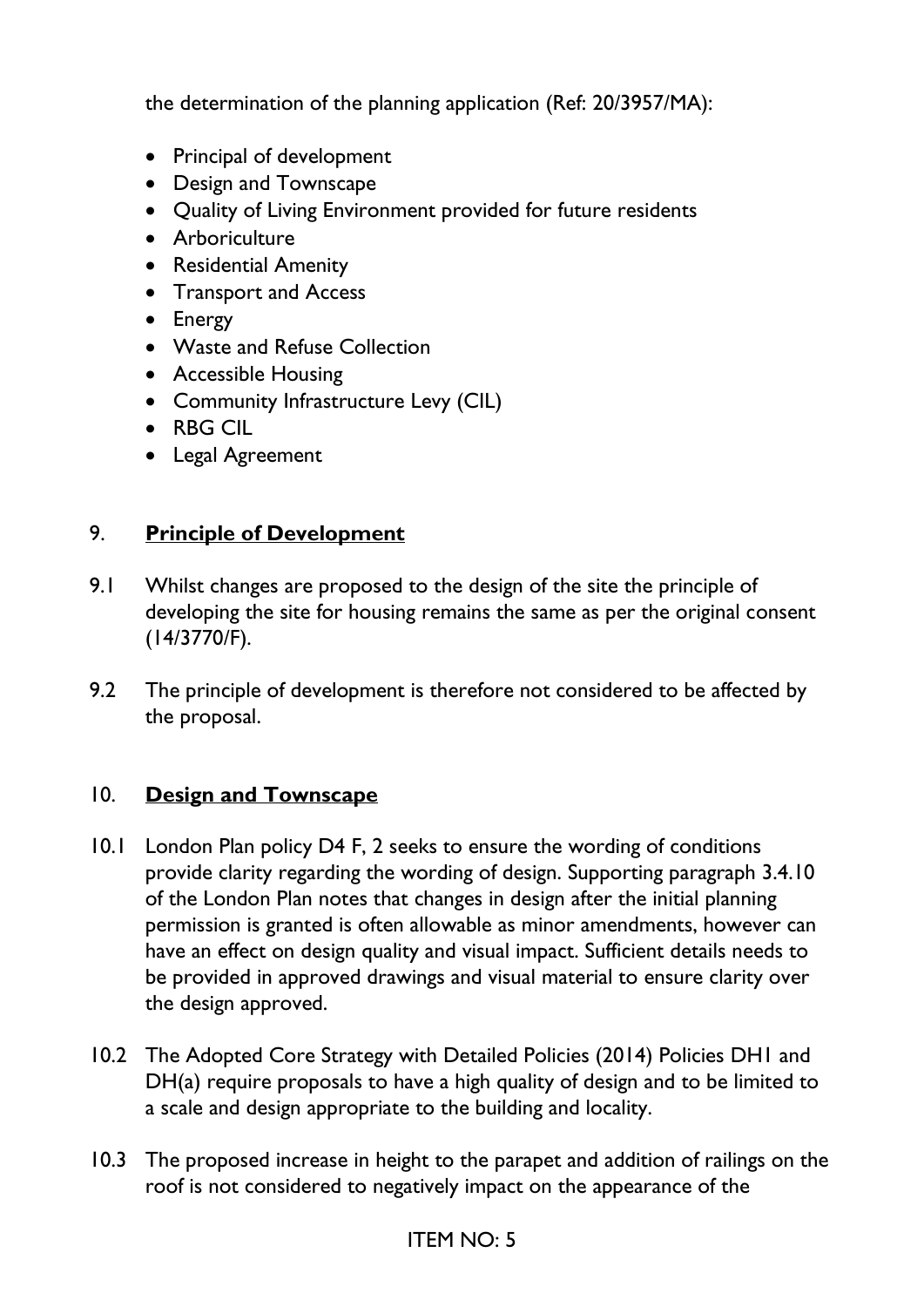surrounding area. The proposed changes to the materiality and façade are still considered to be changes that would not harm the appearance of the façade and would be similar to the consented design. Furthermore, the details of the materials submitted under condition 3 are considered to be of an appropriate quality.

10.4 As such, subject to updating conditions 3 (materials) to a compliance condition, the appearance of the building would still continue to be a welldesigned one that would be compliant of the policies and guidance listed within this section of the report.

#### *Landscaping*

- 10.5 Policy D4 recommends to maintain design quality. Maximum detail should be provided to ensure scheme quality is not affected by later decisions on, for example, landscaping details.
- 10.6 Landscaping and boundary treatment were considered during assessment under the original consent (App ref: 14/3770/F). The following conditions were imposed under this planning permission:
	- Condition 6 (Boundary and means of enclosure)
	- Condition 7 (Landscaping)
	- Condition 8 (Landscape Management Plan)
- 10.7 Details of boundary treatment is noted to have been imposed under the original consent as condition 6 and details were discharged last year. Under the current proposals the proposed addition of gate to plot 3 is not considered to harm the appearance of the boundary treatment approved and would be appropriate in its height and width.
- 10.8 In regard to the landscaping details, these were discharged last year under conditions 7 and 8. The proposed minor changes to the landscaping including the minimal relocation of car parking in the site is considered to be a minor change from the approved plans.
- 10.9 As such, subject to updating conditions 6, 7 and 8 the design and appearance of the scheme is considered to continue to be a well-designed one that would be compliant of the policies and guidance listed within this section of the report.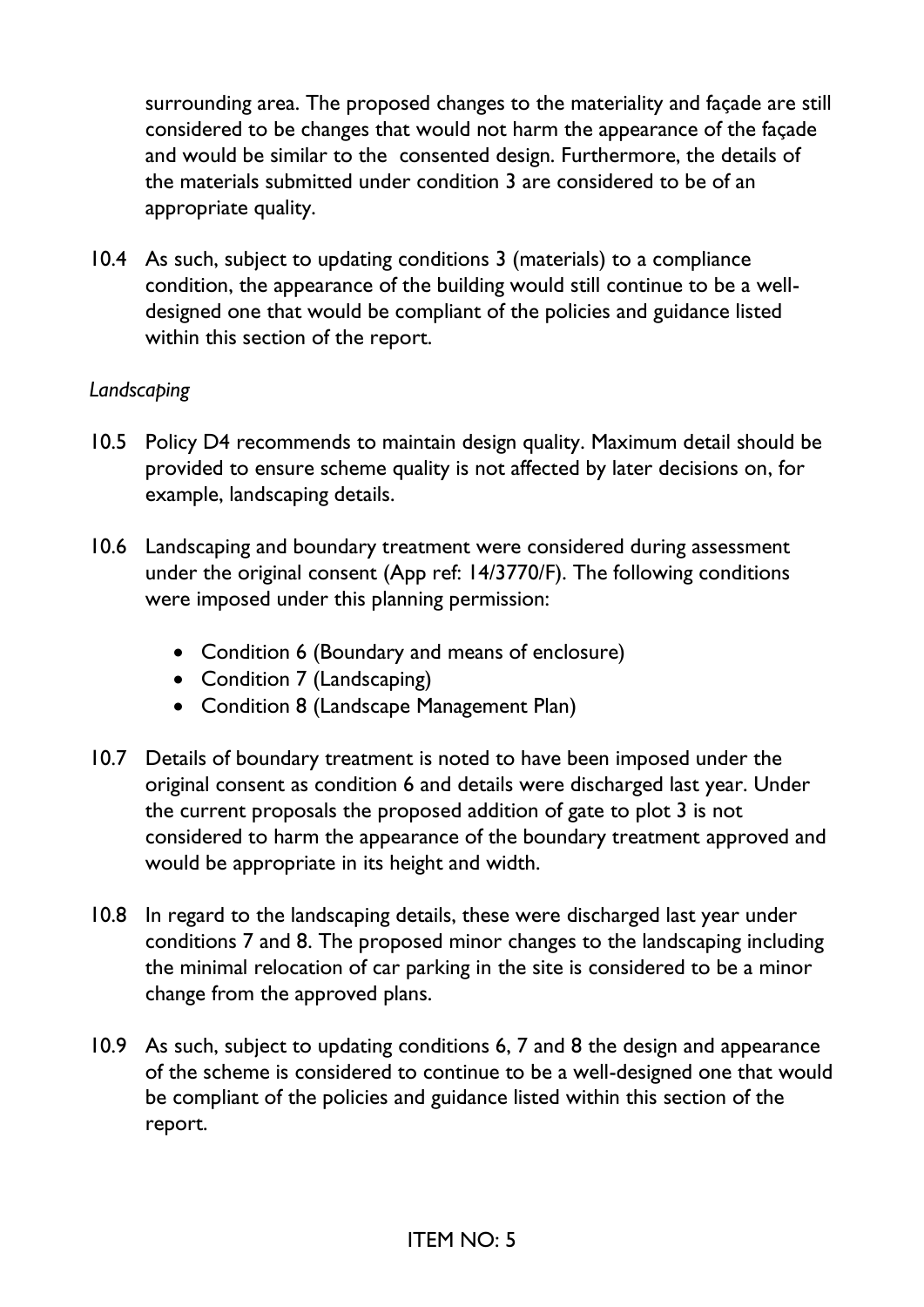### 11. **Quality of Living Environment provided for future residents**

- 11.1 The nationally described space standards sets requirements for internal spaces within new dwellings.
- 11.2 The proposed internal flat alterations for the purpose of accessibility, furniture requirements and fit out would still result in the units being compliant of nationally described space standards. As such, it is considered the scheme would continue to be compliant.

#### 12. **Arboriculture**

- 12.1 Policy G7 of the London Plan (2021) states development proposals should ensure that, wherever possible, existing trees of value are retained.
- 12.2 The application site benefits from a TPO tree and arboriculture elements were considered during assessment under the original consent (App ref: 14/3770/F). The following conditions were imposed under this planning permission:
	- Condition 28 (Tree protection measures)
	- Condition 29 (Tree protection)
- 12.3 The tree protection measures under condition 28 were granted last year and the current submission proposes seeks to re-satisfy the details approved with an updated landscaping plan within the revised arboriculture report. Given no major changes are proposed it is considered subject to the imposing of a compliance condition the scheme is considered to continue to comply with policy G7 of the London Plan.

#### 13. **Residential Amenity**

- 13.1 Policy DH(b) 'Protection of Amenity for Adjacent Occupiers' of the Core Strategy 2014 states that new development will only be permitted where it can be demonstrated that the proposal does not cause an unacceptable loss of amenity to adjacent occupiers by reducing the amount of daylight, sunlight or privacy they enjoy or result in an un-neighbourly sense of enclosure.
- 13.2 Overall the proposed amendments are not considered to detrimentally impact surrounding occupiers and would not lead to the loss of privacy,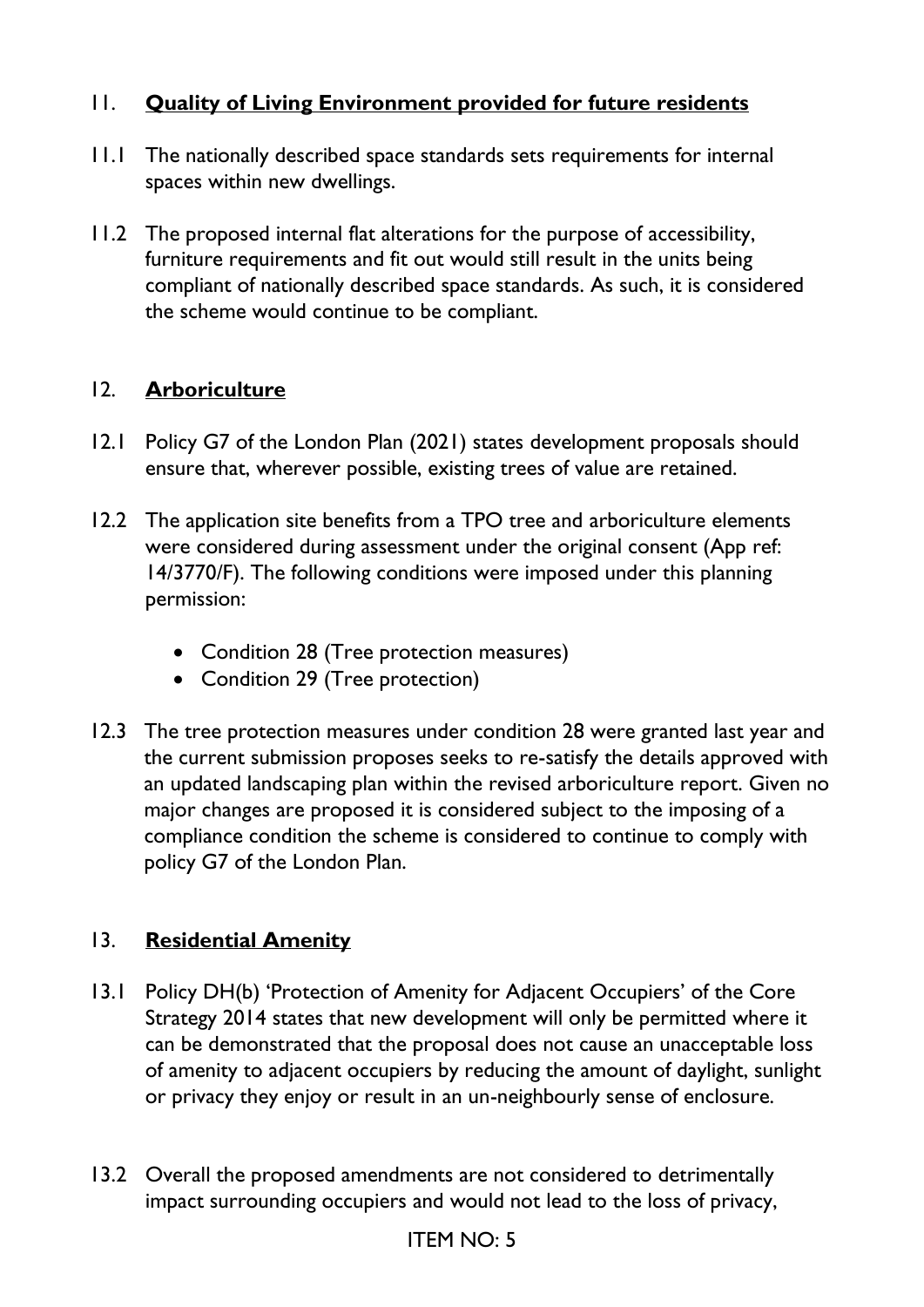outlook, sense of enclosure and loss of sunlight and daylight. As such the proposal is considered to comply with relevant policies of the London Plan and the Council's Core Strategy.

### 14. **Transport and Access**

- 14.1 The NPPF recognises that sustainable transport has an important role to play in facilitating sustainable development but also contributing to wider health objectives. In particular, it offers encouragement to developments which support reductions in greenhouse gas emissions and those which reduce congestion. The NPPF also outlines that developments which generate significant vehicle movements should be located where the need to travel will be minimised and the use of sustainable transport options can be maximised. It is also expected that new development will not give rise to the creation of conflicts between vehicular traffic and pedestrians.
- 14.2 London Plan policy T6 seeks for car parking to be restricted in line with levels of existing and future public transport accessibility and connectivity. Policy T6.1 sets out standards for parking and for cycle parking standards this is set out within policy T5.
- 14.3 Transportation elements were considered during assessment under the original consent (App ref: 14/3770/F). The following conditions were imposed under this planning permission:
	- Condition 16 (Construction Method Statement)
	- Condition 25 (Car Parking Details)
	- Condition 26 (Cycle Parking Details)
- 14.4 Condition 16 has already been discharged and it is recommended the wording of this condition be updated to a compliance condition.
- 17.5 However, the Occupational Therapist has not confirmed compliance of the disabled car parking under condition 25 as such, it is recommended that the conditions be updated to part compliance condition and part submission of additional details required to be provided prior to completion.
- 14.6 In terms of the relocation of cycle parking and increase in cycle parking within the building this change would result in additional cycle parking spaces for prospective occupiers of the development. This is considered to be acceptable following no objection raised from highways.

### ITEM NO: 5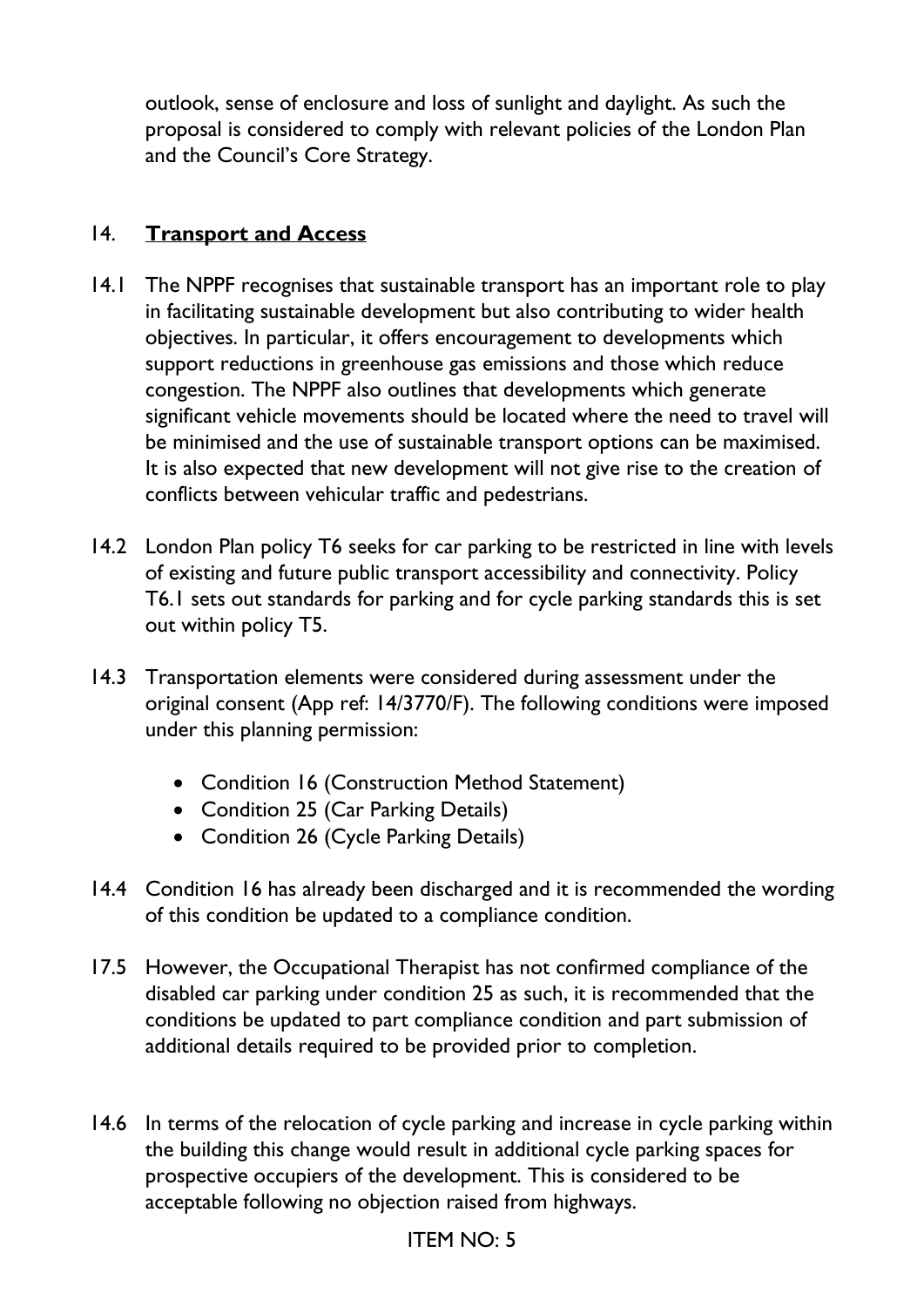14.6 As such, subject to the compliance of the relevant conditions the proposed development would be compliant of polices regarding transport and highways.

### 15. **Energy**

- 15.1 The National Planning Policy Framework sets out that planning plays a key role in delivering reductions to greenhouse gas emissions, minimising vulnerability and providing resilience to climate change. The NPPF also notes that planning supports the delivery of renewable and low carbon energy and associated infrastructure.
- 15.1 Policy SI 2 of the London Plan states major developments should provide an energy strategy to demonstrate how the zero carbon target will be met,
- 15.2 Policy E1 of the Core Strategy (2014) states that carbon emissions will be reduced in accordance with the Mayor's energy hierarchy. The Greener Greenwich SPD provides guidance on how new development in Greenwich should be designed and built so that it has a positive impact on the environment and achieves the highest standards of sustainable design and construction.
- 15.3 Energy elements were considered during assessment under the original consent (App ref: 14/3770/F). The following conditions were imposed under this planning permission:
	- Condition 17 (Energy Performance)
	- Condition 19 (Renewable Energy)
	- Condition 20 (Renewable Energy- evidence of installation)
- 15.4 Although condition 19 was discharged in April last year (app ref: 20/0477/SD), this was based on the energy strategy submitted in 2014. Under this energy strategy individual gas boilers and PV panels were consented and this was based on planning policy adopted at that time.
- 15.5 Current adopted planning policies seeks to further minimise energy demand through the energy hierarchy. It was sought to improve the energy performance of the development through changing to air source heat pumps from gas boilers however, it is noted for several reasons this was unfeasible.
- 15.6 Nevertheless, the CO2 emissions savings under the current application would be greater than that indicated in the 2014 energy strategy. Under the 2014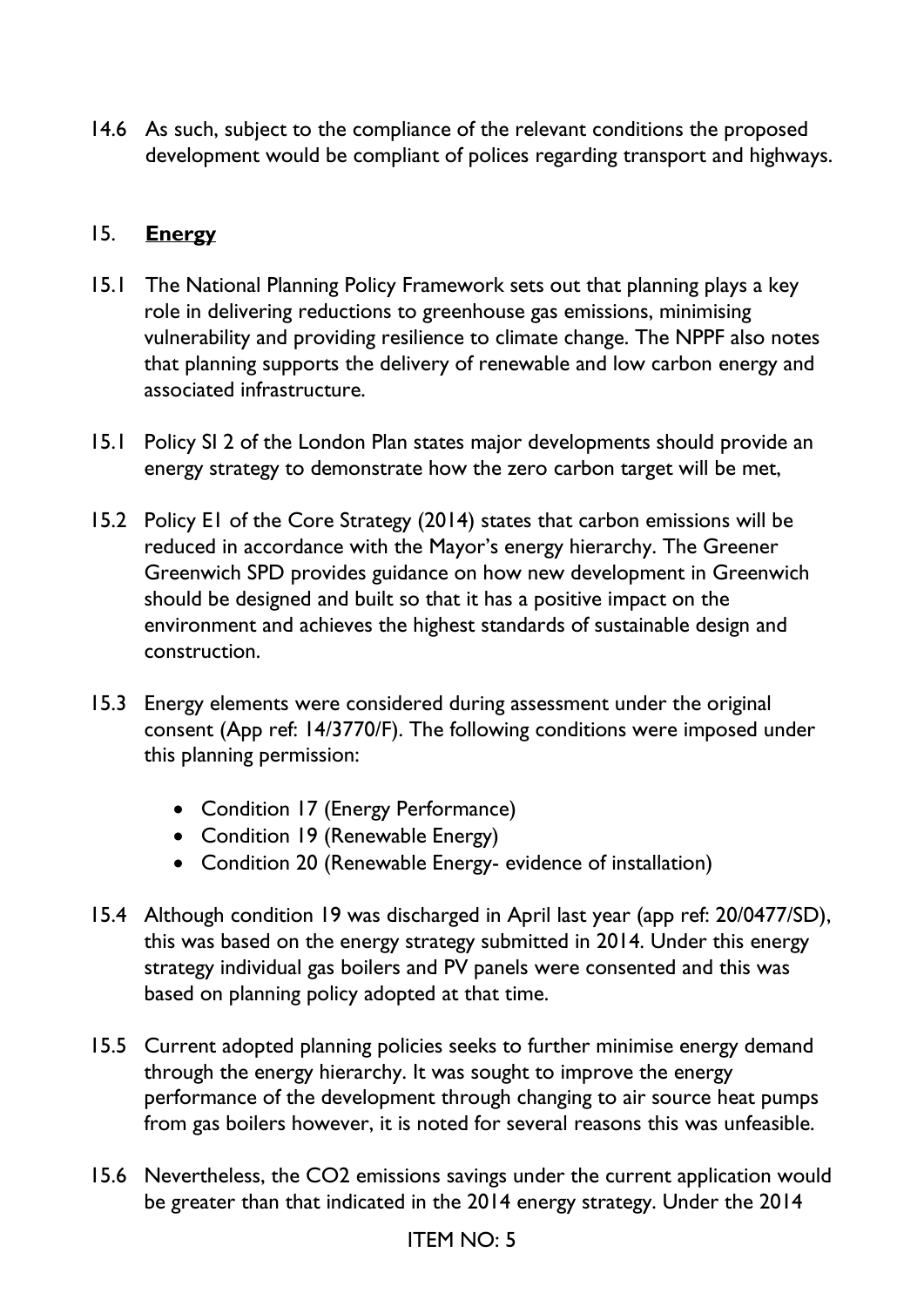energy strategy this was 33.3% equivalent to 6.6 tonnes of CO2 per year, whilst under the current energy strategy a site wide CO2 emissions reduction of 43%, equivalent to 7.8 tonnes of CO2 per year, over the compliant Part L 2013 base case have been estimated to be achieved, which is still above the minimum 35% required by part L 2013. But in order to account for carbon offsetting, a £18,576 contribution is to be paid and is to be secured via supplementary s106 legal agreement.

15.7 Following the above considerations sustainability and renewal have confirmed condition 19 and condition 17 part i have been satisfied. Subject to condition 17 part i and condition 19 being updated to compliance conditions and condition 20 being re-imposed it is considered the energy saving proposals would be acceptable in relation to current adopted planning policy.

#### 16. **Waste and Refuse Collection**

- 16.1 London Plan Policy D6 part E seeks to ensure housing is designed with adequate and easily accessible storage space that supports the separate collection of dry recyclables and food waste. Core Strategy Policy DH1 identifies that development needs to minimise the production of waste, to promote the reuse and recycling of waste materials and to ensure that waste disposal is environmentally responsible in order to achieve a high quality development.
- 16.2 Waste and refuse elements were considered during assessment under the original consent (App ref: 14/3770/F). The following conditions were imposed under this planning permission:
	- Condition 27 (Refuse Collection)
- 16.3 The relocation of waste and recycling provision and proposed bins was deemed satisfactory by waste services. Following this it is recommended the condition be updated to a compliance condition.
- 16.3 Subject to imposing of a refuse condition to ensure all refuse details are carried out in accordance with the plans, the scheme would be compliant of policies regarding waste and recycling.

#### 17. **Accessible Housing**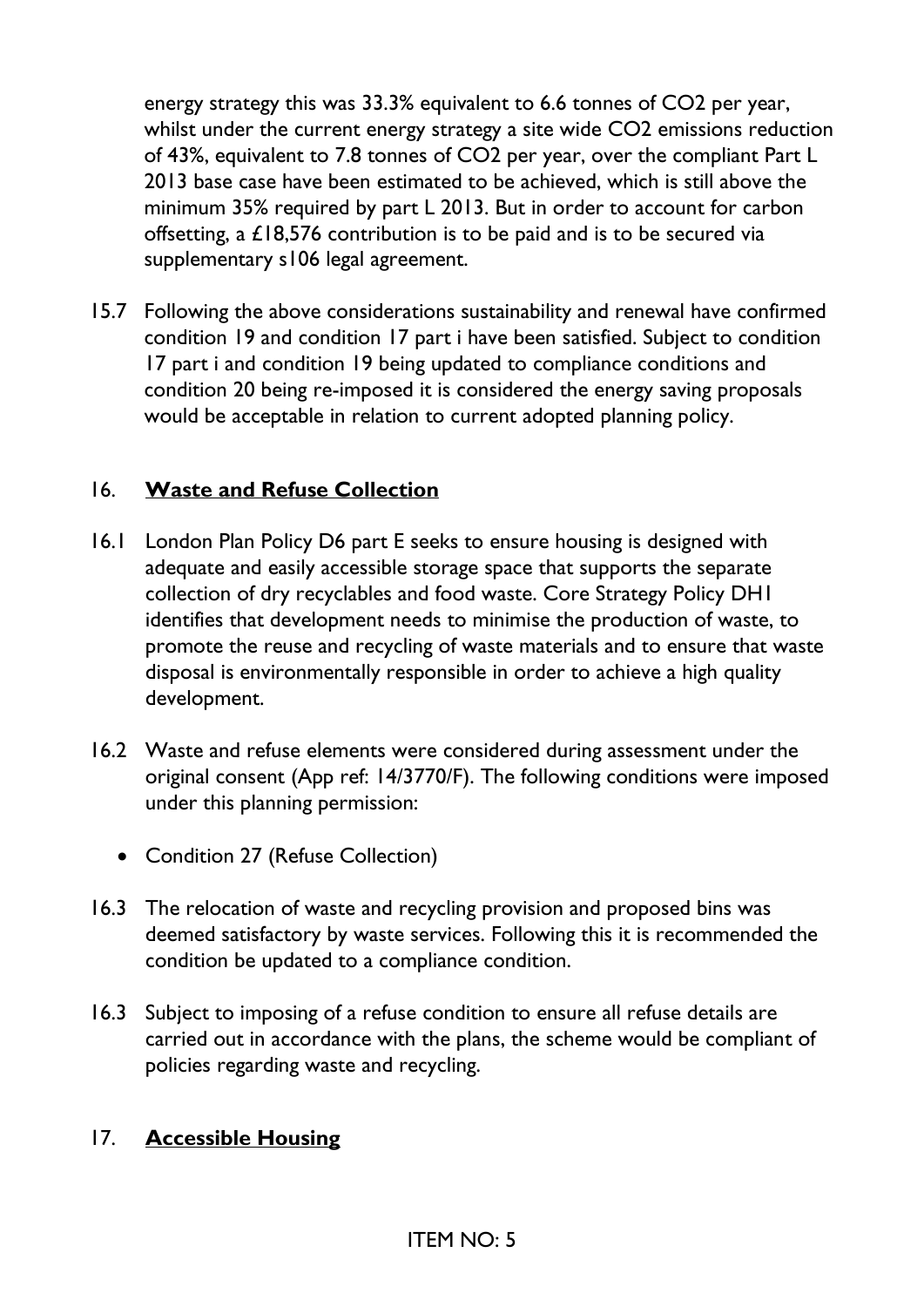- 17.1 Policy D7 of the London Plan requires at least 10% of dwellings to meet building regulations requirement M4(3) and all other dwellings 90% to meet building regulations requirement M4(2).
- 17.2 Condition 5 under the original consent imposed a requirement that all dwellings within the development meet building regulations requirement M4(2). However, to ensure the development is compliant of current adopted planning policy the internal layout has been amended to propose some of the units meet building regulations requirement M4(3).
- 17.3 Following discussions with the Occupational therapist however, compliance of M4(2) and M4(3) has not been achieved prior to determination. Nevertheless, to ensure the development is compliant of accessible housing policy D7 of the London plan it is recommended condition 5 be updated and additional condition be imposed in respect of compliance with building regulations requirement M4(3).
- 17.4 Subject to the imposing of accessible housing conditions the development would comply with policy D7 of the London Plan.

### 18. **Fire Strategy**

- 18.1 London Plan policy D12 requires for major development proposals an independent fire statement, which is an independent fire strategy be produced by a third party, suitably qualified assessor.
- 18.2 Although minor alterations have been proposed internally to ensure the scheme is compliant of building regulations fire requirements, however to ensure the scheme is compliant of London Plan policy D12, it is recommended a condition be imposed requiring the submission of a fire statement.
- 18.3 Subject to the imposing of a condition requiring a fire statement from a suitably qualified assessor, the development would comply with policy D12 of the London Plan.

## 19. **Community Infrastructure Levy (CIL)**

19.1 The Mayor has introduced a London-wide Community Infrastructure Levy (CIL) to help implement the London Plan, particularly policies 6.5 and 8.3. The Mayoral CIL formally came into effect on 1st April, and it will be paid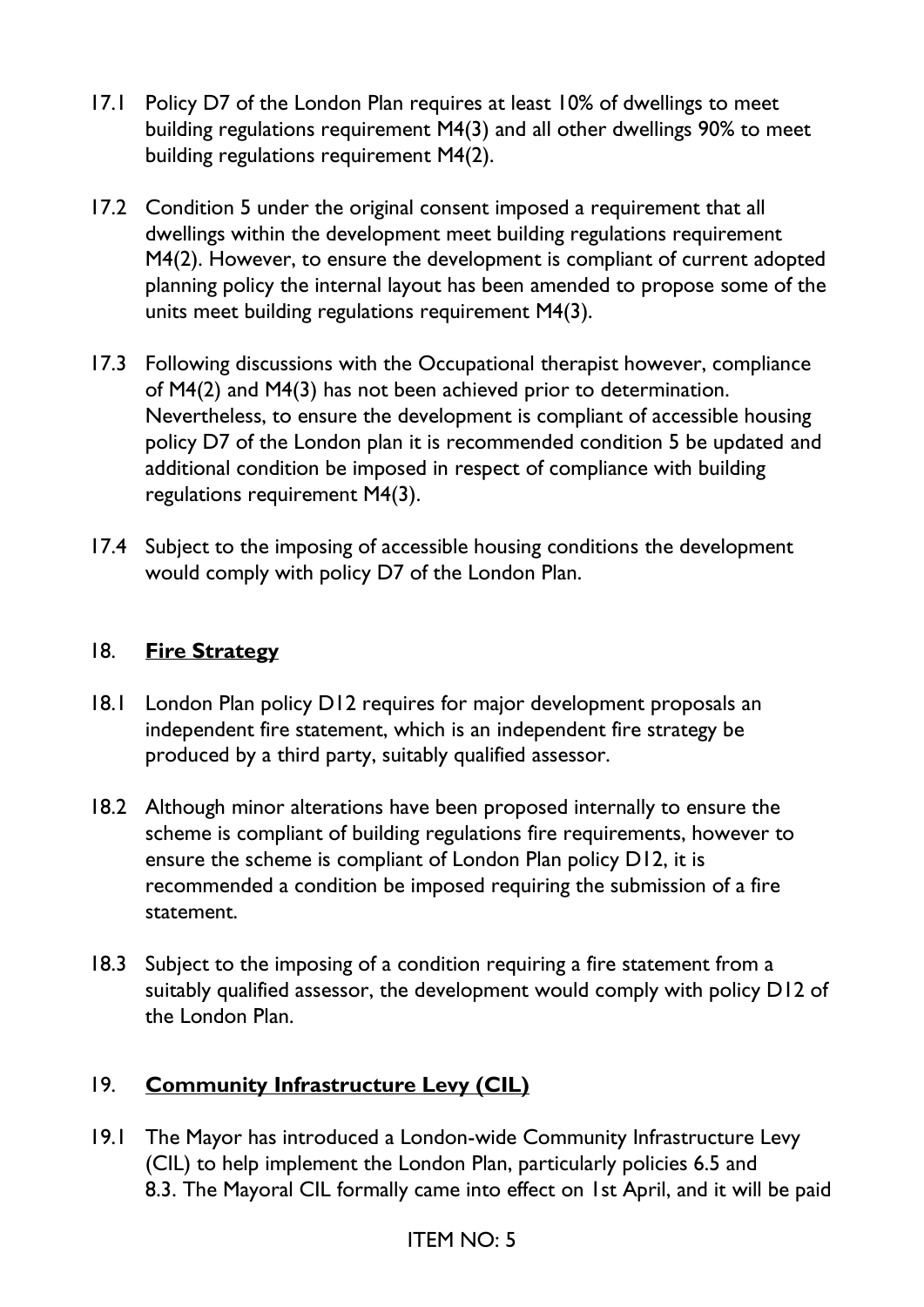on commencement of most new development in Greater London that was granted planning permission on or after that date. The Mayor's CIL will contribute towards the funding of Crossrail. The Mayor has arranged boroughs into three charging bands. The rate for Greenwich is £35 per square metre.

19.2 The current application is liable to this requirement.

#### 20. **RBG CIL**

- 20.1 The Royal Borough adopted its Local Community Infrastructure Levy (CIL) charging schedule, infrastructure (Regulation 123) list, instalments policy and exceptional circumstances relief policy on the 25<sup>th</sup> March 2015 and came into effect in Royal Greenwich on the 6th April 2015.
- 20.2 The current application is liable to this requirement.

#### 21. **Legal Agreement**

21.1 The original application has already been subject of a Legal Agreement as part of the Full Planning consent (App ref: 14/3770/F) and this legal agreement has been subject to a deed to vary under section 106A(1) with the varied legal agreement dated 13/11/2020. The following obligations have been agreed:

#### **Housing**

- Secure 35% (5 units) affordable housing on-site;
- Secured the split of the affordable housing 100% Affordable LAR

#### **Employment and Training:**

• Commitment, participation and financial contribution towards GLLaB and business support.

#### **Transport**

• Contribution towards cycle training

#### **Other Obligations**

- The provision of an Equal Opportunities Statement;
- Payment of legal, engineers cost; and
- Payment of S106 monitoring costs.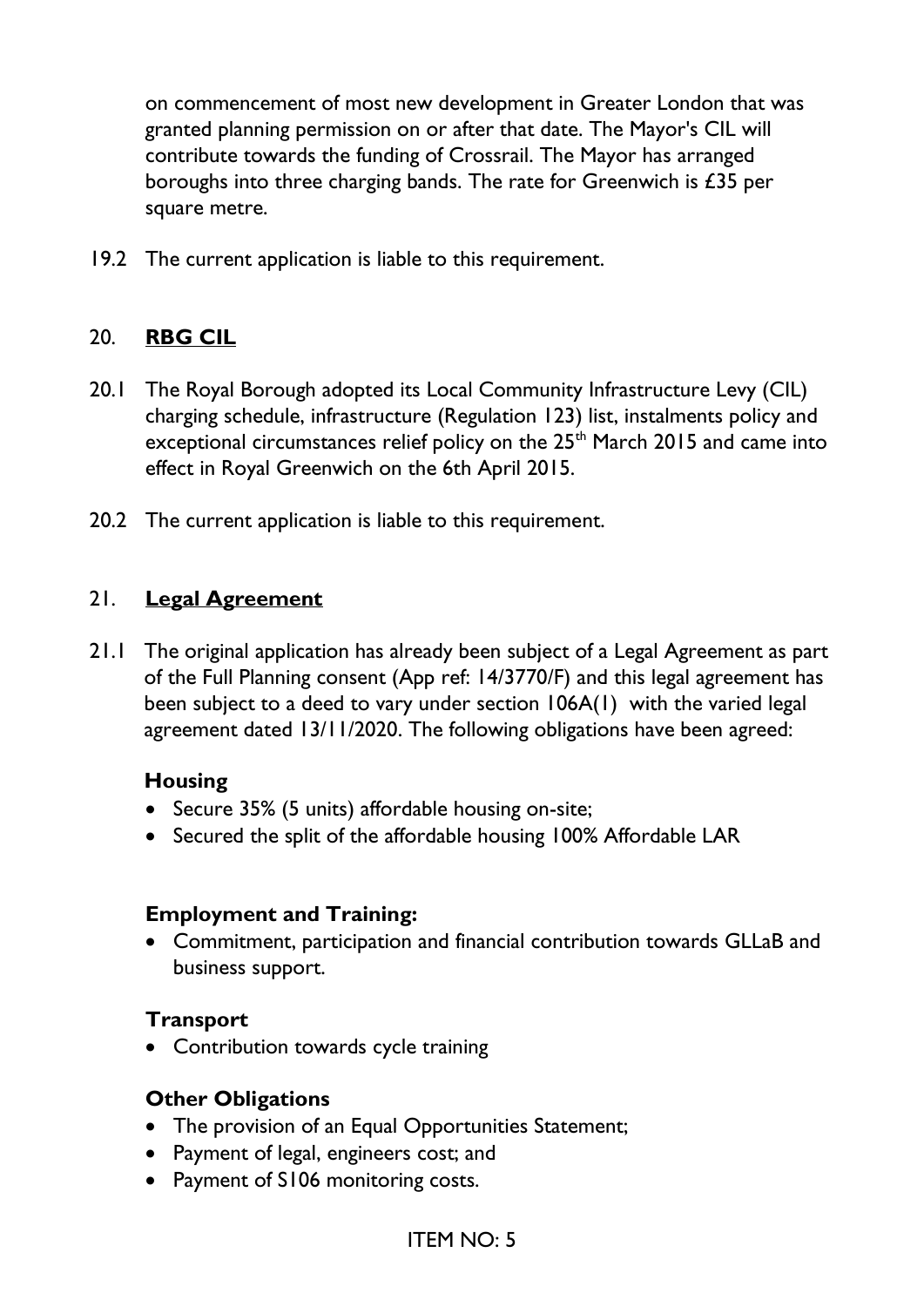Under the current application the following additional Heads of Term is proposed:

### **Carbon Offset**

• £18,576 for cash in lieu contribution to the Local Authority to account for emissions from the development.

The current application will therefore require a Supplementary Legal Agreement to capture the above.

### 22. **Implications for Disadvantaged Groups**

- 22.1 The implications for disadvantaged groups identified below are an integral part of the consideration of the development and community benefits as set out in the report:
	- Dwellings to be designed as wheelchair user dwellings underbuilding regulations requirement M4(3)

### 23. **Conclusion**

- 23.1 The proposed amendments are considered to not harm the character, and appearance of the building and landscaping. The works would still not have any adverse impact on the residential amenity afforded to adjoining occupiers or nearby pedestrians. Furthermore, the updating in the wording of the conditions would ensure the proposals would continue to be compliant of planning policies.
- 23.2 Accordingly, it is recommended that permission be approved for application reference 20/3957/MA in line with Section 1 of this report.

### **Background Papers:**

Mayors Housing SPG (March 2016) Technical Housing Standards – Nationally Described Space Standard Royal Greenwich Planning Obligation Guidance SPD (July 2015)

Report Author: Lesley Agyekumaa-Sasu, Planning Officer